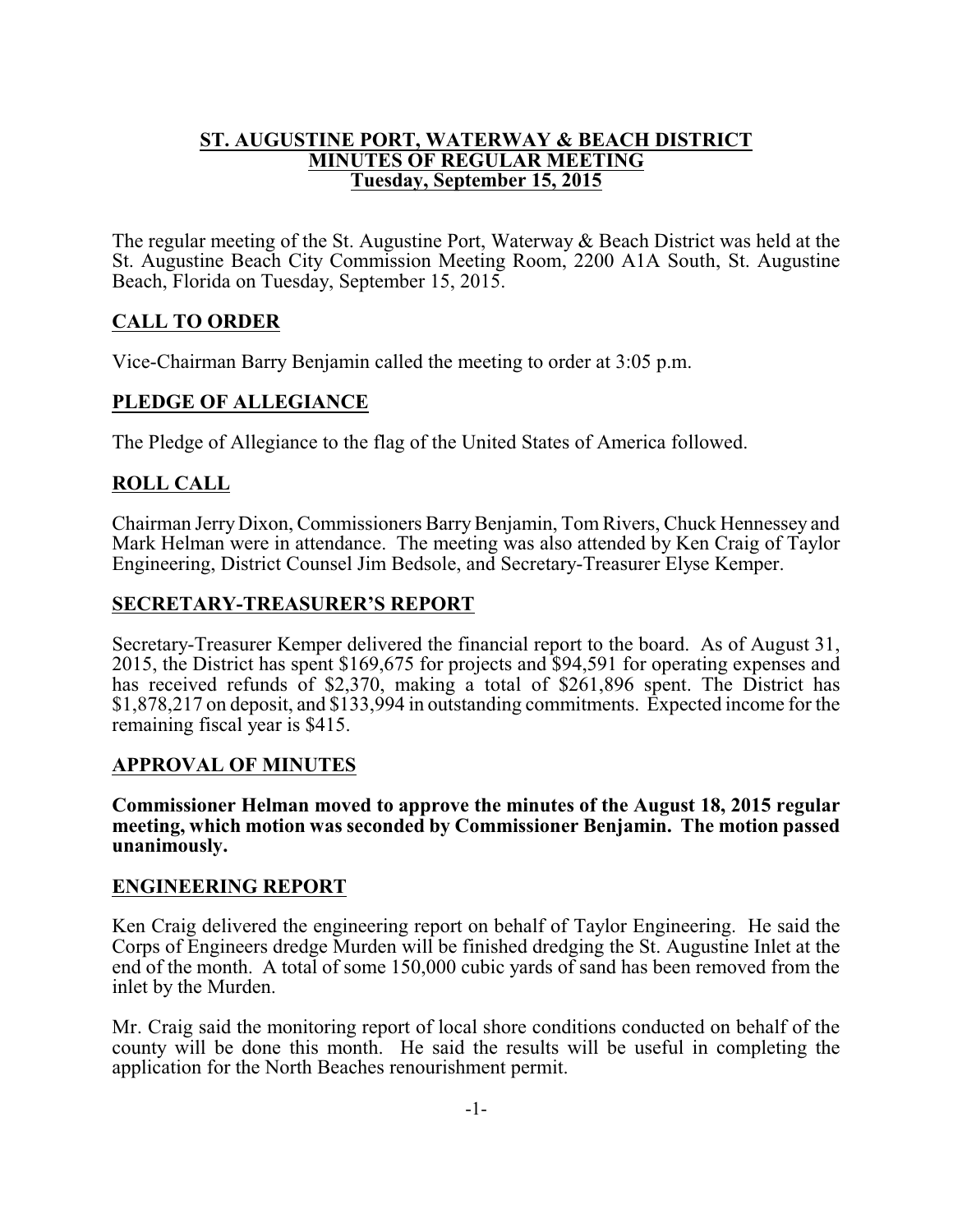The latest surveyof conditions at the Summer Haven River indicate aboutthirty-eight percent more sand on the project site than the prior survey. This means sand has continued to accrue. The project plan will not change as a result of this change in conditions, but the profile of the beach placement area will need to be revised slightly to accommodate the increase.

Mr. Craig presented the cost summary for the final design and bid administration phase. He said the bathymetric survey and the final design will total about \$123,000 and construction contract administration will add another sixty thousand dollars, approximately. This means up to \$200,000 may be left in the legislative appropriation for actual construction costs.

In response to a question by Commissioner Hennessey, Mr. Craig said the shoaling at the northern mouth of the river is less than 1,000 cubic yards. As a result, repairing that will not significantly affect the project budget.

**A motion by Commissioner Hennessey to approve the cost for the scope of services provided by Taylor Engineering for the final design and bid administration phase at \$82,618.00. The motion was seconded by Commissioner Rives and approved by a unanimous vote.**

### **OLD BUSINESS**

Chairman Dixon reported he recently attended a meeting of the St. Augustine City Commission to present a check for dredging. He reminded the city commission the Port District has given the city about two million dollars in the past decade for dredging, derelict boats, city police marine unit and other matters. Over 100 derelict boats have been removed from local waters since the program began.

### **NEW BUSINESS** - NONE

## **PUBLIC COMMENT**

Sgt. Sid Mickler, St. Johns County Sheriff's Office, said in the first eight months of 2015 their Marine Unit has received almost 250 calls for assistance. They received a total of 96 calls in all of 2014. Sgt. Mickler said SJSO will be asking for twenty-five thousand dollars in assistance from the District next year. Chairman Dixon said he supports the SJSO marine unit because the District has no independent ability to offer services. He added that he still believes the county has more than enough resources to fund the Marine Unit if commissioners and the Sheriff chose to do so.

Officer Robshaw of St. Johns County Fire and Rescue said construction of the boat lift at the Vilano ramp has begun. The lift will contain one Fire and Rescue vessel, one Sheriff's vessel and one FWC vessel.

Lt. Steve Zukowski, Florida Fish and Wildlife Conservation Commission (FWC), said there are no new derelict vessels to report but that two remain near the Intracoastal Waterway in the Guana Park area. The marine environment for the 450<sup>th</sup> celebration was very calm except for the release of munitions horizontally from the fireworks barge. Many boaters watching the display were surprised by the fireworks exploding on the water, but no one was injured.